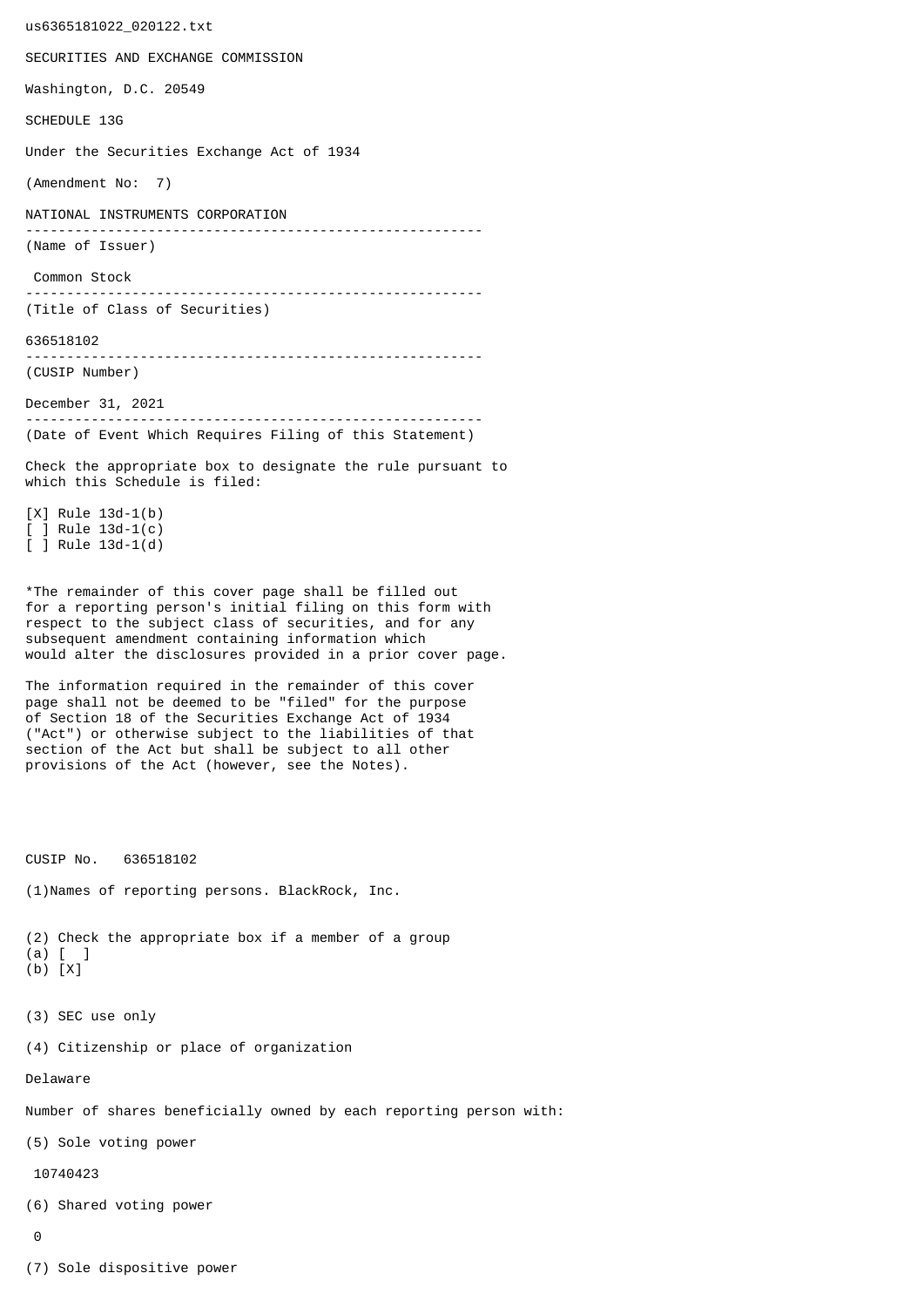```
 11218802
(8) Shared dispositive power
 \boldsymbol{\Theta}(9) Aggregate amount beneficially owned by each reporting person
  11218802
(10) Check if the aggregate amount in Row (9) excludes certain shares
(11) Percent of class represented by amount in Row 9
 8.5%
(12) Type of reporting person
HC
Item 1.
Item 1(a) Name of issuer:
            -----------------------------------------------------------------------
NATIONAL INSTRUMENTS CORPORATION
Item 1(b) Address of issuer's principal executive offices:
-----------------------------------------------------------------------
11500 NORTH MOPAC EXPRESSWAY
AUSTIN TX 78759
Item 2.
2(a) Name of person filing:
               ----------------------------------------------------------------------
BlackRock, Inc.
2(b) Address or principal business office or, if none, residence:
 -----------------------------------------------------------------------
BlackRock, Inc.
55 East 52nd Street
New York, NY 10055
2(c) Citizenship:
                            --------------------------------------------------------------------
 See Item 4 of Cover Page
2(d) Title of class of securities:
                                       -------------------------------------------------------------------
 Common Stock
2(e) CUSIP No.:
See Cover Page
Item 3.
If this statement is filed pursuant to Rules 13d-1(b), or 13d-2(b) or (c),
check whether the person filing is a:
[ ] Broker or dealer registered under Section 15 of the Act;
[ ] Bank as defined in Section 3(a)(6) of the Act;
```
] Insurance company as defined in Section  $3(a)(19)$  of the Act; [ ] Investment company registered under Section 8 of the

Investment Company Act of 1940;

[ ] An investment adviser in accordance with Rule  $13d-1(b)(1)(ii)(E)$ ;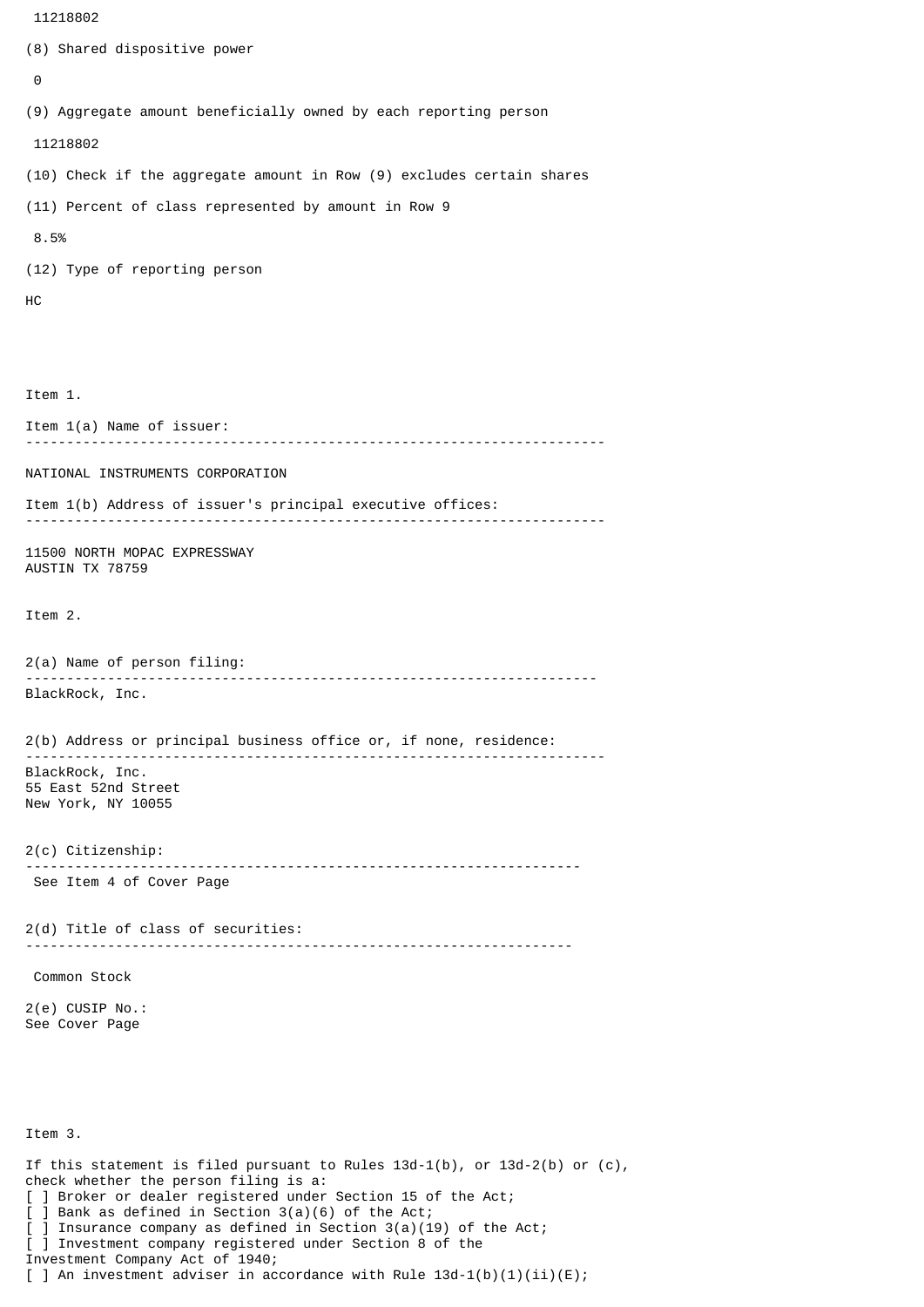[ ] An employee benefit plan or endowment fund in accordance with Rule  $13d-1(b)(1)(ii)(F);$ [X] A parent holding company or control person in accordance with Rule  $13d-1(b)(1)(ii)(G);$ [ ] A savings associations as defined in Section 3(b) of the Federal Deposit Insurance Act (12 U.S.C. 1813); [ ] A church plan that is excluded from the definition of an investment company under section  $3(c)(14)$  of the Investment Company Act of 1940; [ ] A non-U.S. institution in accordance with Rule 240.13d-1(b)(1)(ii)(J);  $\lceil$  ] Group, in accordance with Rule 240.13d-1(b)(1)(ii)(K). If filing as a non-U.S. institution in accordance with Rule  $240.13d-1(b)(1)(ii)(J)$ , please specify the type of institution: Item 4. Ownership Provide the following information regarding the aggregate number and percentage of the class of securities of the issuer identified in Item 1. Amount beneficially owned: 11218802 Percent of class 8.5% Number of shares as to which such person has: Sole power to vote or to direct the vote 10740423 Shared power to vote or to direct the vote  $\Theta$ Sole power to dispose or to direct the disposition of 11218802

Shared power to dispose or to direct the disposition of

 $\Omega$ 

Item 5.

Ownership of 5 Percent or Less of a Class. If this statement is being filed to report the fact that as of the date hereof the reporting person has ceased to be the beneficial owner of more than 5 percent of the class of securities, check the following [ ].

Item 6. Ownership of More than 5 Percent on Behalf of Another Person

 If any other person is known to have the right to receive or the power to direct the receipt of dividends from, or the proceeds from the sale of, such securities, a statement to that effect should be included in response to this item and, if such interest relates to more than 5 percent of the class, such person should be identified. A listing of the shareholders of an investment company registered under the Investment Company Act of 1940 or the beneficiaries of employee benefit plan, pension fund or endowment fund is not required.

 Various persons have the right to receive or the power to direct the receipt of dividends from, or the proceeds from the sale of the common stock of NATIONAL INSTRUMENTS CORPORATION. No one person's interest in the common stock of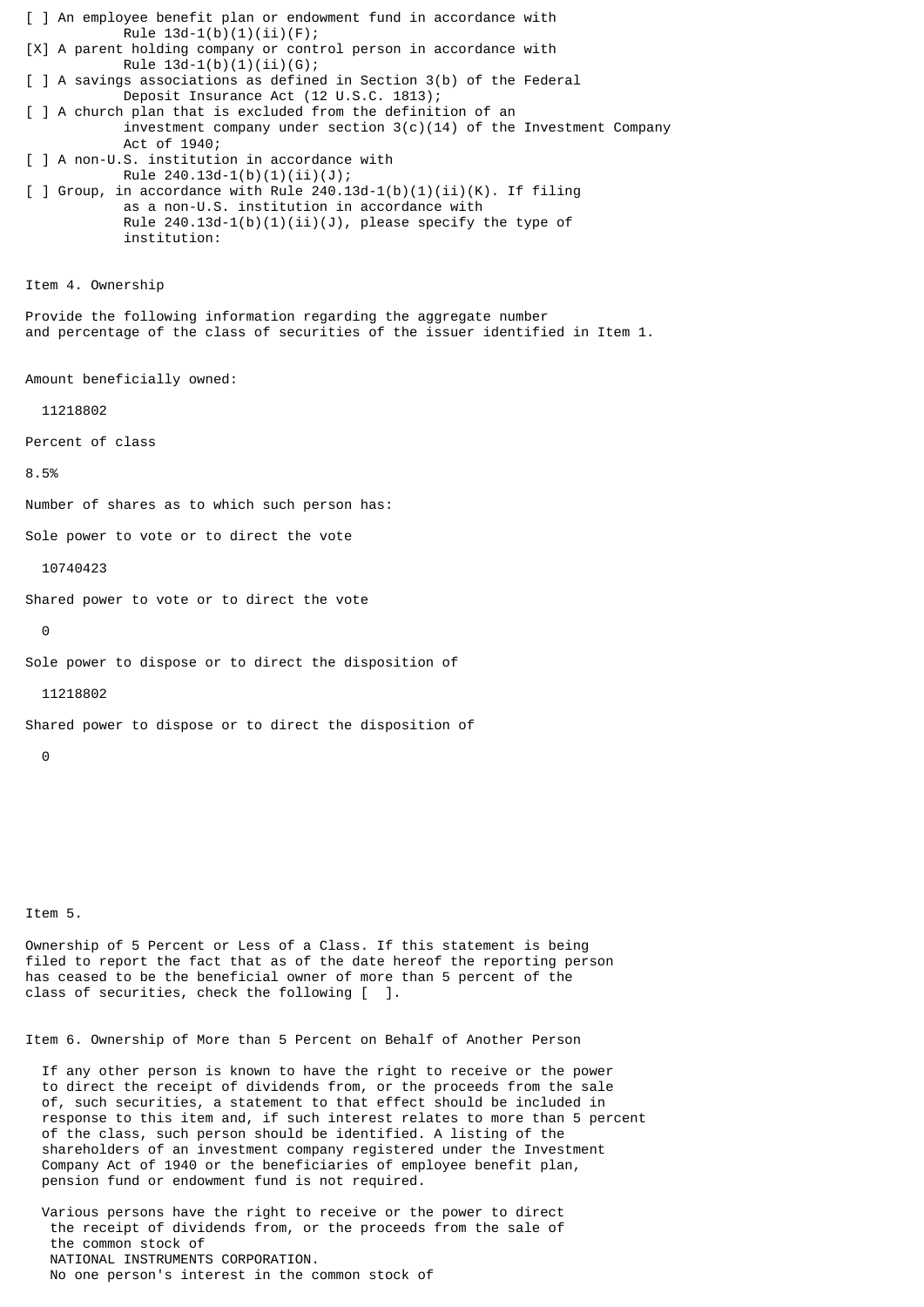NATIONAL INSTRUMENTS CORPORATION is more than five percent of the total outstanding common shares.

Item 7. Identification and Classification of the Subsidiary Which Acquired the Security Being Reported on by the Parent Holding Company or Control Person.

See Exhibit A

Item 8. Identification and Classification of Members of the Group

If a group has filed this schedule pursuant to Rule  $13d-1(b)(ii)(J)$ , so indicate under Item 3(j) and attach an exhibit stating the identity and Item 3 classification of each member of the group. If a group has filed this schedule pursuant to Rule  $13d-1(c)$  or Rule  $13d-1(d)$ , attach an exhibit stating the identity of each member of the group.

## Item 9. Notice of Dissolution of Group

Notice of dissolution of a group may be furnished as an exhibit stating the date of the dissolution and that all further filings with respect to transactions in the security reported on will be filed, if required, by members of the group, in their individual capacity.

See Item 5.

Item 10. Certifications By signing below I certify that, to the best of my knowledge and belief, the securities referred to above were acquired and are held in the ordinary course of business and were not acquired and are not held for the purpose of or with the effect of changing or influencing the control of the issuer of the securities and were not acquired and are not held in connection with or as a participant

in any transaction having that purpose or effect.

Signature.

After reasonable inquiry and to the best of my knowledge and belief, I certify that the information set forth in this statement is true, complete and correct.

Dated: February 1, 2022 BlackRock, Inc.

Signature: Spencer Fleming

-------------------------------------------

Name/Title Attorney-In-Fact

The original statement shall be signed by each person on whose behalf the statement is filed or his authorized representative. If the statement is signed on behalf of a person by his authorized representative other than an executive officer or general partner of the filing person, evidence of the representative's authority to sign on behalf of such person shall be filed with the statement, provided, however, that a power of attorney for this purpose which is already on file with the Commission may be incorporated by reference. The name and any title of each person who signs the statement shall be typed or printed beneath his signature.

Attention: Intentional misstatements or omissions of fact constitute Federal criminal violations (see 18 U.S.C. 1001).

Exhibit A